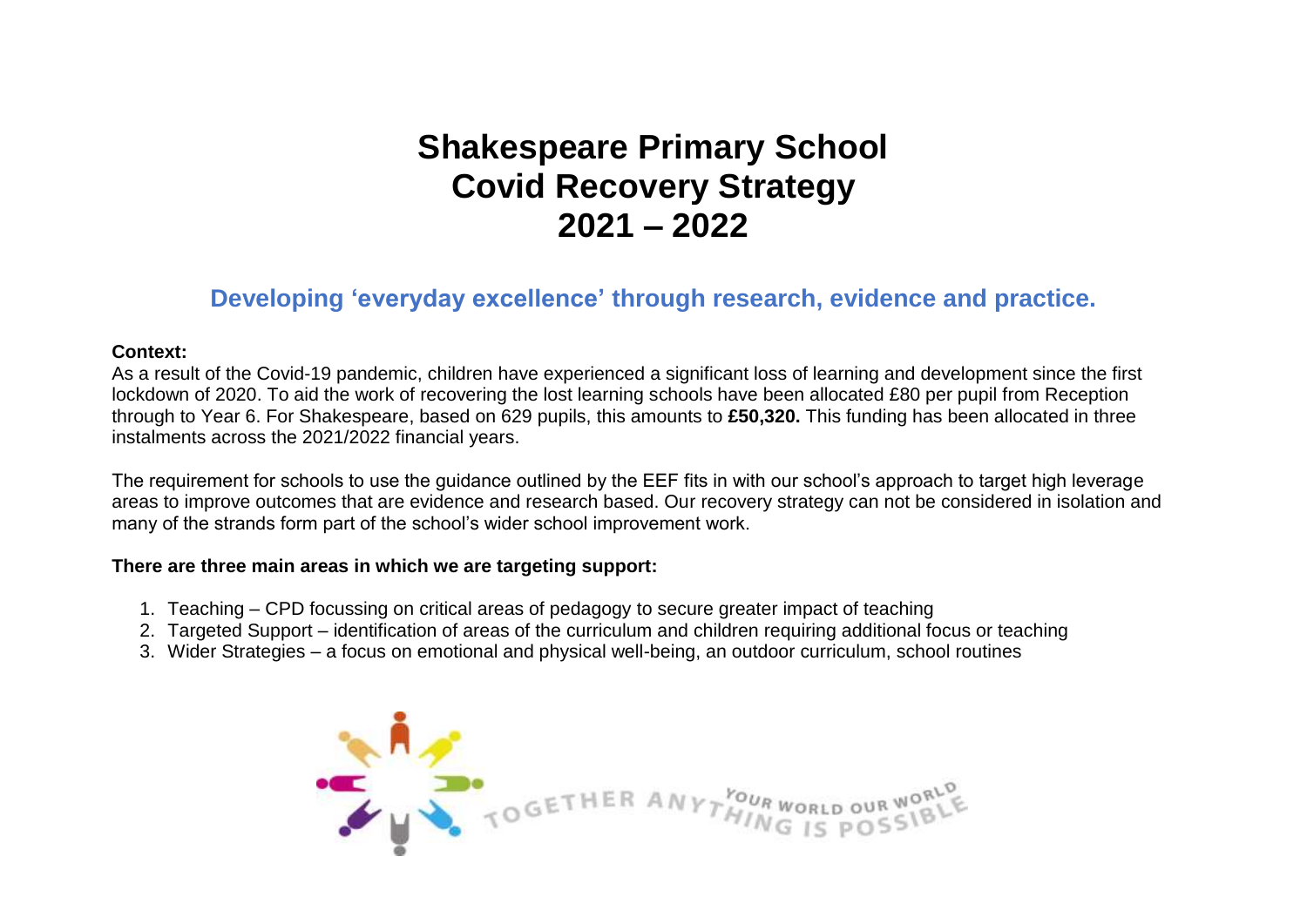| Covid -19 Recovery Strategy 2021/2022                                                                                                                                                                                                                                                                                                                                   |                                                                                                                                                                                                                                                                                                                                                                                                                                                                                                                                                   |                                                                                                                                                                                                                                                                                         |                                                           |                                                                                             |  |  |  |
|-------------------------------------------------------------------------------------------------------------------------------------------------------------------------------------------------------------------------------------------------------------------------------------------------------------------------------------------------------------------------|---------------------------------------------------------------------------------------------------------------------------------------------------------------------------------------------------------------------------------------------------------------------------------------------------------------------------------------------------------------------------------------------------------------------------------------------------------------------------------------------------------------------------------------------------|-----------------------------------------------------------------------------------------------------------------------------------------------------------------------------------------------------------------------------------------------------------------------------------------|-----------------------------------------------------------|---------------------------------------------------------------------------------------------|--|--|--|
| <b>What Action are we</b><br>taking?                                                                                                                                                                                                                                                                                                                                    | Why are we taking this approach?<br>What is the evidence and<br>rationale for this choice?                                                                                                                                                                                                                                                                                                                                                                                                                                                        | How will we ensure it is<br>implemented successfully?                                                                                                                                                                                                                                   | What is the<br>estimated cost<br>and who will<br>monitor? | When will<br>evaluation and<br>review take place?                                           |  |  |  |
| <b>Teaching Focussed: Reading.</b><br>Strengthen the impact of<br>teaching on reading skills<br>through teacher CPD.<br>Precision of questions and<br>answers.<br>Developing a clear model for<br>teaching reading fluency.                                                                                                                                             | An 'Excellence for all' and an<br>'Everyday Excellence' approach of<br>teaching will have the greatest impact<br>on the greatest number of children.<br>(Ruth Walker and Tom Sherrington)<br>The children's deficit in reading skills<br>has been deepened by Covid and is a<br>key priority.<br>EEF reading research identifies the<br>importance of fluency as a critical skill<br>to enable children to progress with<br>higher order reading skills                                                                                           | Reading made a key SDIP priority.<br>Shared with Governors.<br>All School Leaders to take<br>responsibility for an aspect of the<br>reading strategy.<br>Appraisal objectives to support<br>improvement in the impact of<br>teaching.<br>Staff training scheduled into CPD<br>calendar. | No additional<br>cost.<br>JG, AB, HD, RW,<br>JF           | Mid-term appraisals<br>Summer English<br>subject leader review<br>Termly SDIP/SEF<br>update |  |  |  |
| <b>Teaching focussed: Reading</b><br>resources.<br><b>Resourcing Phonic Reading</b><br>books to ensure match of<br>books for in-school and home<br>reading.<br>Re-establish partnership with<br><b>Beanstalk Readers.</b><br>Review of Class texts for<br>challenge, diversity,<br>representation and purpose.<br>Resourcing school libraries<br>with Year Group texts. | Key steps in children's phonics<br>knowledge have been missed. Uneven<br>opportunity at home for children to<br>maintain the learning of phonics.<br>Partnership work with the English<br>Hub, Ofsted and EEF research<br>identifies the match of books to the<br>taught phoneme to be critical.<br>To secure a 'Love of Reading' books<br>should engage and interest readers at<br>every age. Increasing the time spent<br>reading at home will contribute to the<br>improvement in reading and<br>comprehension skills (Book-Trust<br>evidence) | Weekly checking of match of books<br>by Phase Leaders.<br>Half termly review of Home Reading<br>and Library usage.<br>Teacher assessments - weekly and<br>half termly review of phonics in R, Y1<br>and Y2.                                                                             | HD, AB,<br>£10,000                                        | Summer 1 to ensure<br>readiness for the new<br>phonics programme                            |  |  |  |

,我们就会在这里,我们就会在这里,我们就会在这里,我们就会在这里,我们就会在这里,我们就会在这里,我们就会在这里,我们就会在这里,我们就会在这里,我们就会在这里<br>第一百一十一章 我们的人,我们就会在这里,我们的人,我们就会在这里,我们就会在这里,我们就会在这里,我们就会在这里,我们就会在这里,我们就会在这里,我们就会在这

┓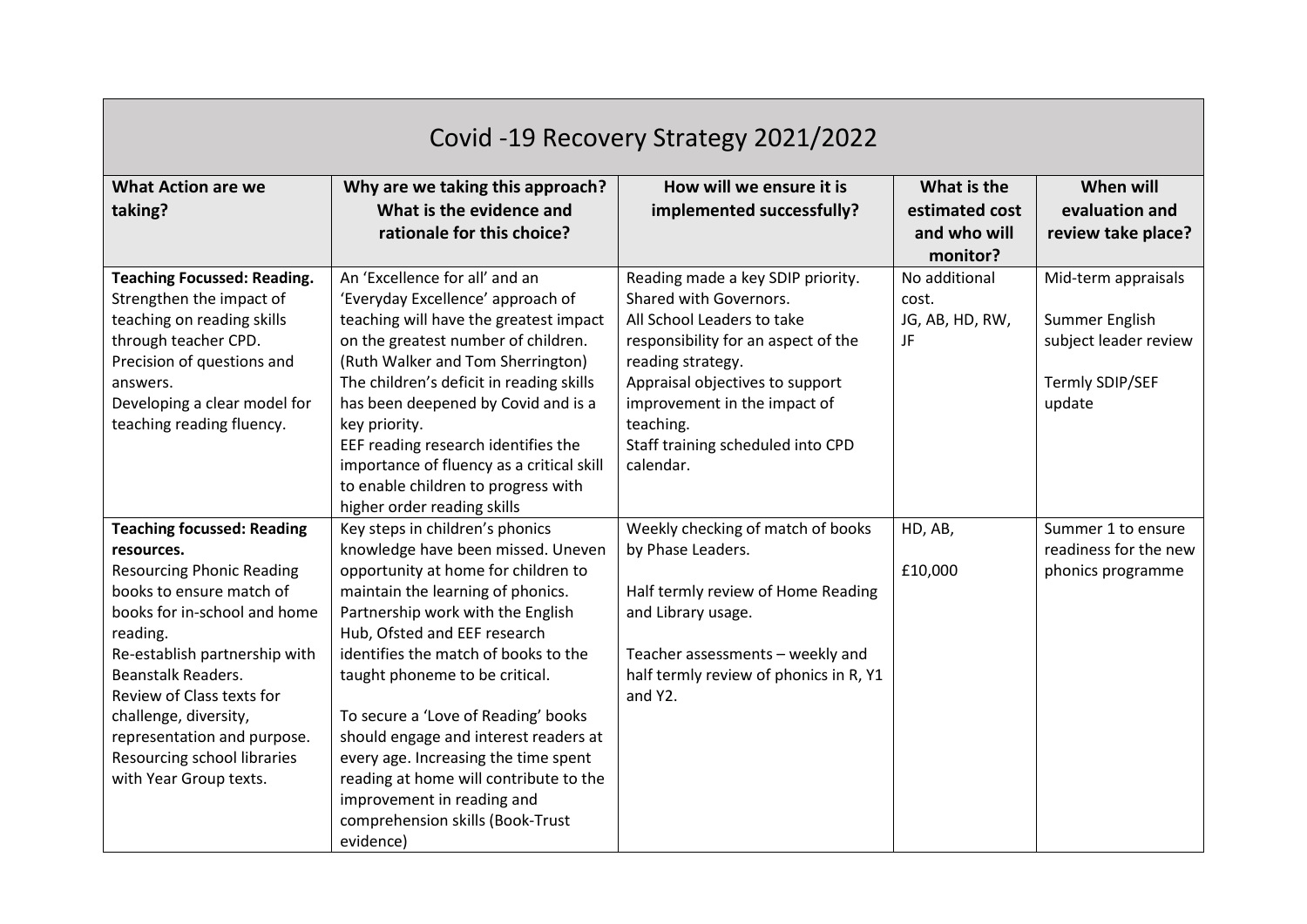| <b>Teaching Focussed:</b>          | To immediately identify gaps and         | Pre and post assessments will be    | Low $cost$ – part of | Reviewed at each      |
|------------------------------------|------------------------------------------|-------------------------------------|----------------------|-----------------------|
| Assessment.                        | prioritise learning time for them so     | made.                               | normal school        | assessment point:     |
| Immediate assessment in Sept       | that some 'quick' learning wins can be   |                                     | improvement          | Dec, Feb, July        |
| of key skills in Reading,          | secured.                                 |                                     | activities.          |                       |
| writing and maths to identify      | Post lockdown assessments identified     |                                     |                      |                       |
| gaps - leading to adjustments      | a lack of precision in basic skills that |                                     |                      |                       |
| in teaching.                       | need to be addressed.                    |                                     |                      |                       |
| September fluency and              |                                          |                                     |                      |                       |
| question level analysis carried    |                                          |                                     |                      |                       |
| out by teachers to identify        |                                          |                                     |                      |                       |
| gaps.                              |                                          |                                     |                      |                       |
| <b>Teaching Focussed: EYFS</b>     |                                          |                                     | Part contribution    |                       |
| Part fund an additional            |                                          |                                     | to teacher Salary    |                       |
| teacher to increase                |                                          |                                     | cost - £10,000       |                       |
| <b>Targeted Support: Tutoring.</b> | Teacher led, immediate follow up to      | Teacher formative assessments will  | Estimate of          | Reviewed by BW KF     |
| School based staff to provide      | learning has the biggest impact on       | be used to continually identify and | additional           | every 6 weeks and     |
| small group English and            | securing a deeper understanding.         | update the children who are being   | £15,000 (above       | fed back to JG        |
| Maths tutoring for learning        | Individual, small group teaching         | targeted.                           | Gov funded           |                       |
| that is linked to key skills and   | provides highest leverage to improved    |                                     | amount)              |                       |
| current learning.                  | learning.                                |                                     |                      |                       |
|                                    |                                          |                                     |                      |                       |
| <b>Targeted Support: Mastery.</b>  | Teacher led, immediate follow up to      | Providing timetabled cover.         | Funding              | Reviewed by Senior    |
| Provide one to one teacher         | learning has the biggest impact on       |                                     | contribution of      | Leaders every 6       |
| led mastery sessions for all       | securing a deeper understanding - EEF    |                                     | £6000                | weeks and fed back    |
| children. Focussing on same        |                                          |                                     |                      | to JG                 |
| day follow up to                   |                                          |                                     |                      |                       |
| misconceptions and mistakes.       |                                          |                                     |                      |                       |
| <b>Targeted Support: Year 1</b>    | Key steps in children's phonics          | Access the Government funded        | HD, LH, JG           | Reviewed by BW        |
| <b>Academic Mentor</b>             | knowledge have been missed. Uneven       | Academic Mentor scheme - double     | 5% of salary -       | every half term with  |
| Targeting the early                | opportunity at home for children to      | up if possible.                     | £1000                | NTP partner           |
| development of reading and         | maintain the learning of phonics.        |                                     |                      |                       |
| the missed phonic knowledge.       |                                          |                                     |                      |                       |
| <b>Targeted Support: Reading</b>   | Ongoing limited home learning            | Reading Champions to follow Local   | RW, JF, MB           | Mid-term appraisals   |
| <b>Champions</b>                   | Individual, small group teaching         | <b>Authority Inference Training</b> | Uplift in salary 6 x |                       |
| Skilled and trained support        | provides highest leverage to improved    | Scheme.                             | $B3 - E6000$         | Summer English        |
| staff to deliver inference         | learning.                                | Timetabling of interventions.       |                      | subject leader review |
| intervention programme for         |                                          |                                     |                      | Termly SDIP/SEF       |
| reading.                           |                                          |                                     |                      | update                |